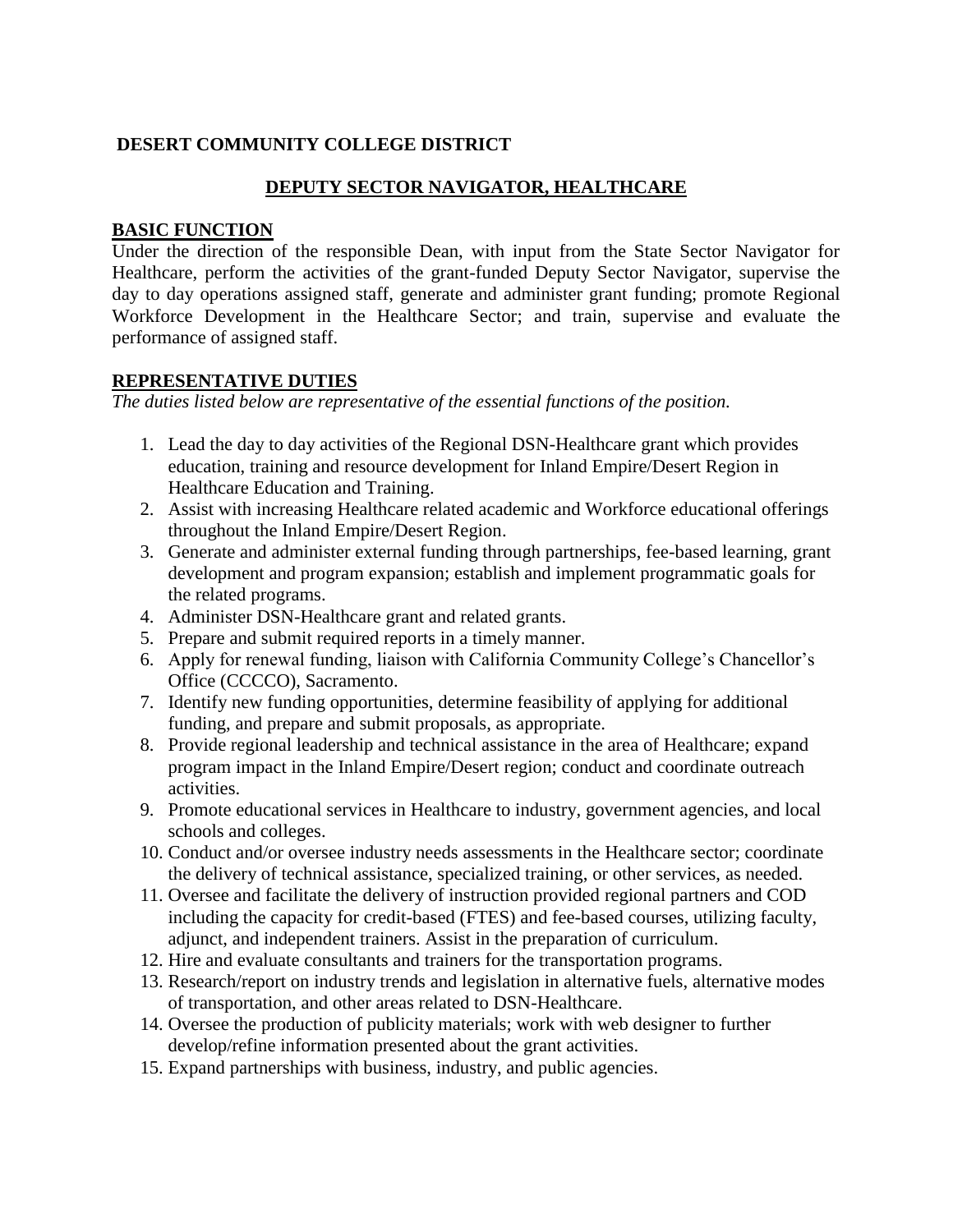- 16. Represent COD EWD, the College and the District at state and local meetings. Present at conferences and other public forums, coordinating efforts in cooperation with the Statewide Sector Navigator Program.
- 17. Perform other related duties as assigned by supervisor.

# **KNOWLEDGE AND ABILITIES**

**Knowledge of**: Knowledge and understanding of community college students, their diverse ethnic and cultural backgrounds and the wide variety of their ages and educational goals as found on a community college campus and a demonstrated ability to work with people from this diverse population; DSN-Healthcare training programs delivered directly to industry sites and educational settings ; Federal, State, County, and District rules, regulations, policies, and procedures; and development and implementation of marketing strategies. Principles and practices of program administration and office operation; budget preparation and administration; interpersonal skills using tact, patience and courtesy; oral and written communication skills; marketing principles and methods; team building principles; record-keeping techniques; modern office practices, procedures and equipment; community college accelerated training procedures and practices; writing, negotiating, implementing, and evaluating training contracts and grants; organizational operations, budgeting and time management.

**Ability to:** Implement program goals and evaluate outcomes; collaboratively establish measurable objectives, assign, and review the accomplishments of grant and related activities; mentor, train, direct, and evaluate staff consultants; plan, prioritize, and assign work in order to meet schedules and timelines; organize and facilitate large-scale meeting and processes involving diverse groups; secure industry and interagency partnerships, funding/grants, and accomplish goals within financial limitations and deadlines; apply relevant Federal, State, County, and District rules, regulations, policies, and procedures; develop and maintain cooperative relationships with local, regional, state employers, agencies and governmental entities; develop and maintain budgets and reporting systems; use a computer and applicable software including word processing, spreadsheets, PowerPoint, and email.

## **EDUCATION AND EXPERIENCE:**

Any combination equivalent to: bachelor's degree in an Allied Health Discipline, Public Health, Public Administration or related area and three (3) years experience working in the field of Healthcare or Workforce Development.

## **DESIRABLE QUALIFICATIONS:**

Three (3) years educational related management experience. Experience working with Discipline Community College Faculty Masters Degree in a related discipline

## **LICENSES AND OTHER REQUIREMENTS**

Valid California driver's license and must have an acceptable driving record and current vehicle insurance meeting State of California requirements.

## **WORKING CONDITIONS**

**Environment**: Office environment with interruptions. Sit or stand for extended periods of time. Evening and weekend assignments and travel within and out of state are required.